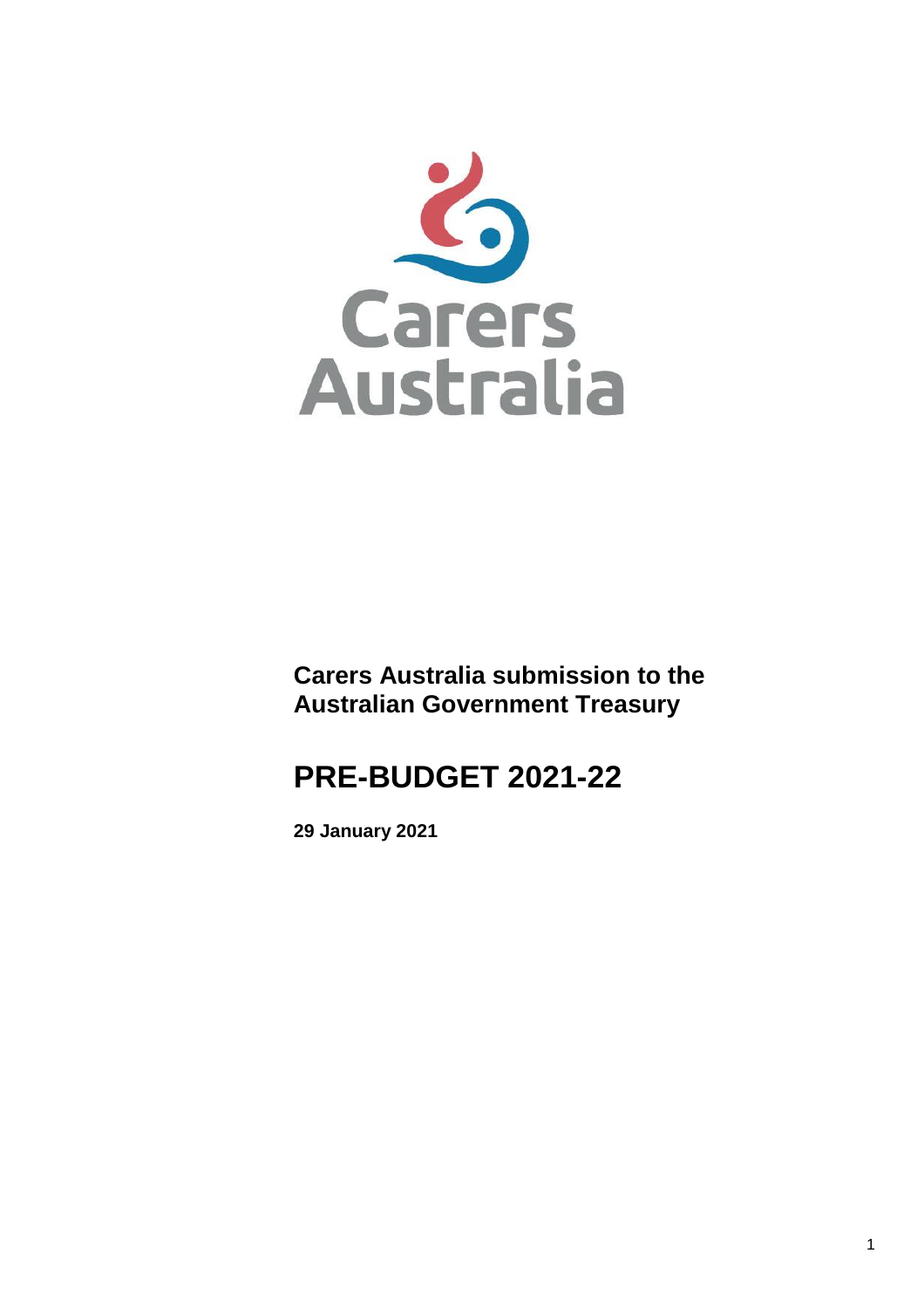

# **ABOUT CARERS AUSTRALIA**

Carers Australia is the national peak body representing the diversity of Australians who provide unpaid care and support to family members and friends with a:

- disability
- chronic condition
- mental illness or disorder
- drug or alcohol problem
- terminal illness
- or who are frail aged

Our vision is an Australia that values and supports the contribution that carers make both to the people they care for and to the community as a whole.

We believe all carers, regardless of their cultural and linguistic differences, age, disability, religion, socioeconomic status, gender identification and geographical location should have the same rights, choices and opportunities as other Australians. They should be able to enjoy optimum health, social and economic wellbeing and participate in family, social and community life, employment and education.

### **For information contact:**

Ms Liz Callaghan Chief Executive Officer Carers Australia

Unit 2, 11 McKay Lane TURNER ACT 2612 Telephone: 02 6122 9900 Email: ceo@carersaustralia.com.au Website: www.carersaustralia.com.au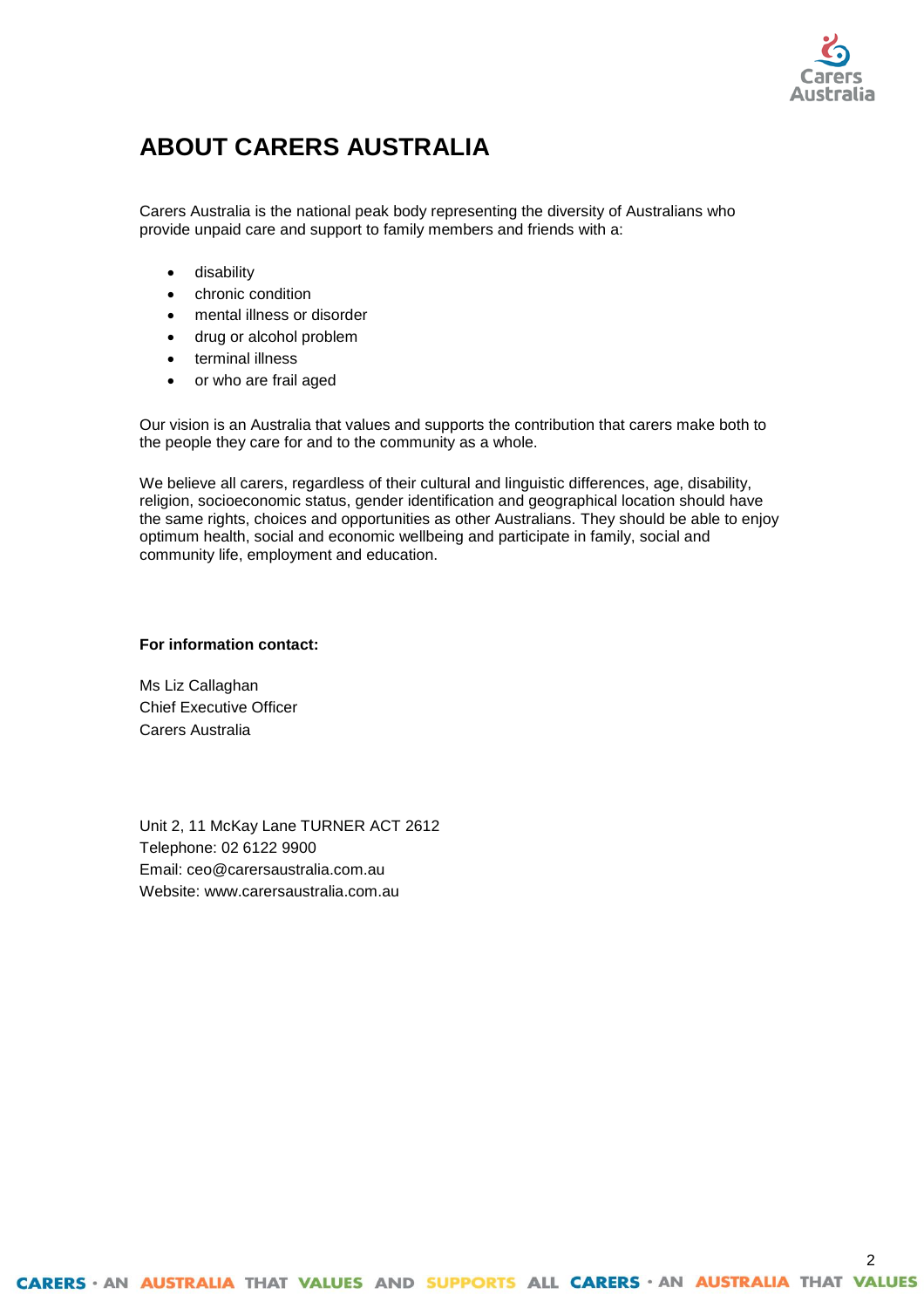

# **2021-22 BUDGET ASKS – SUMMARY**

### **NATIONAL LEADERSHIP**

**Recommendation 1:** The Australian Government should commence development of a National Carer Strategy in 2021 to demonstrate leadership and a real commitment to the crucial role of carers, to be finalised by the end of 2022.

**Recommendation 2:** Establish a cross portfolio Ministerial Advisory Council on Carers in 2021 to provide advice on issues of strategic importance in relation to the needs of carers across sectors including education, employment, health, aged care, disability care, and social services.

**Recommendation 3:** Australian Public Service Commission to review APS Employment Principles and workplace policies and practices against obligations under the *Carer Recognition Act 2010* and report on compliance, in order to provide best practice examples for non-public service care agencies and non-government employers.

### **HEALTH & WELLBEING**

**Recommendation 4.1:** Vaccinate primary carers of people receiving the COVID-19 vaccination in phases 1a, 1b and 2, recognising an opportunity to administer the vaccination may occur if carers accompany and support the person they are caring for to receive the vaccine.

**Recommendation 4.2:** As many carers will be the primary contact or source of information for those they care for, undertake a targeted communication/information campaign aimed at carers to ensure they are informed about the COVID-19 vaccine rollout.

**Recommendation 5.1:** Incentivise provision of short-term respite by adjusting the short-term respite accommodation subsidies in residential aged care to be in line with subsidies for permanent places.

**Recommendation 5.2:** Provide capital funding for the expansion or establishment of dedicated respite facilities (cottage respite) in the community across Australia.

#### **INCLUSION**

**Recommendation 6:** Funding packages for primary carers to support purchasing devices, initial setup and training and data packages to facilitate telehealth connection for carers to assist in supporting themselves as well as the person they are caring for.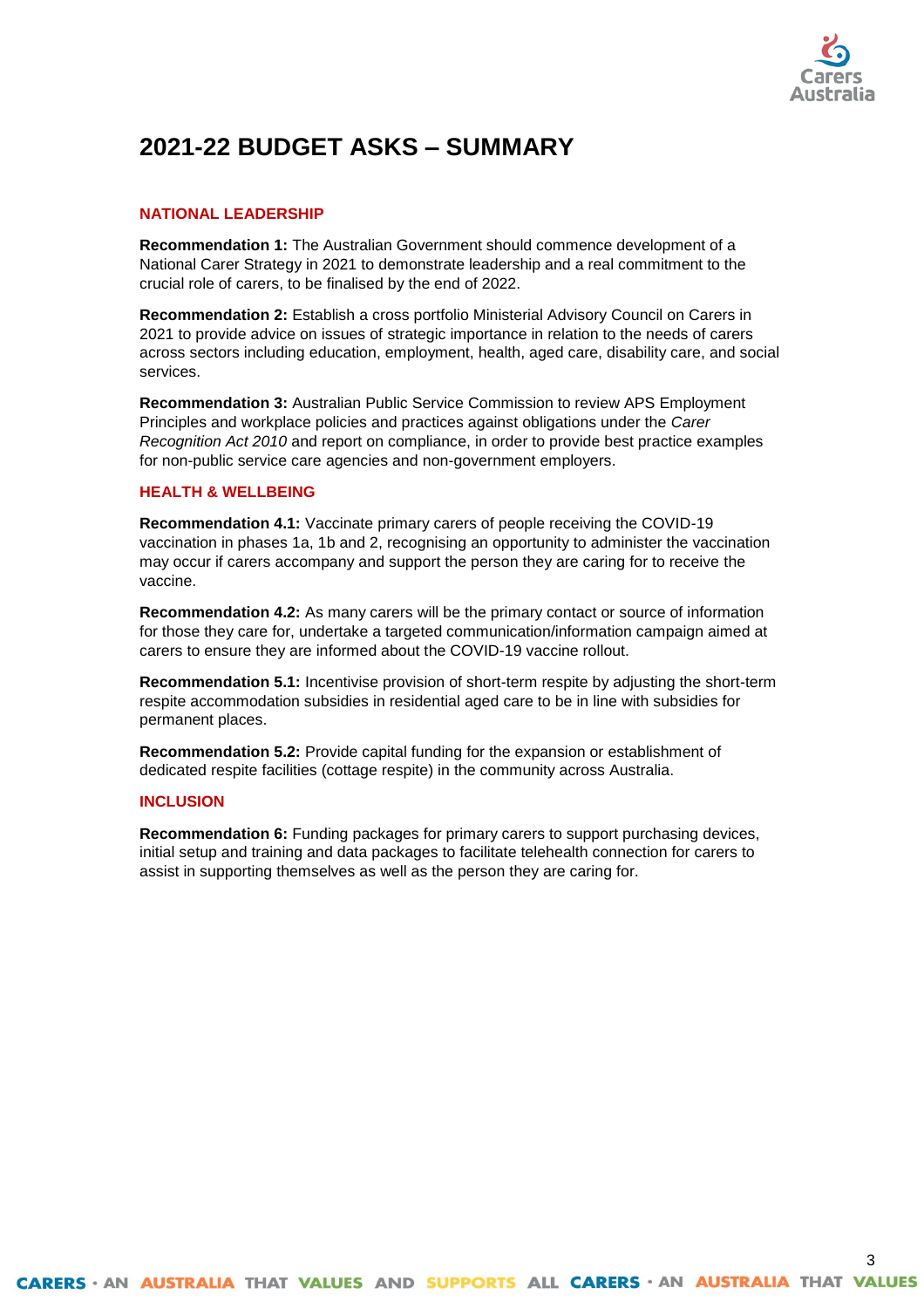

# **INTRODUCTION**

First and foremost, this pre-budget submission seeks to work in partnership with the Australian Government to build on the work Government has already done to recognise the critical contribution carers make to Australia's community and economy, exemplified in 2020 during the COVID-19 pandemic.

This pre-Budget 2020-21 submission asks Government to show national leadership on carer issues, and ensure that carers are considered across government through the development of a new National Carer Strategy. With major reforms in the aged care and disability sectors underway and with two Royal Commissions, as well as continuing health and economic challenges facing governments, now is the right time to renew focus on carers policy and set policy directions for the next five to ten years.

### *Who is a carer?*

A carer is any individual who provides unpaid care and support to a family member or friend who has a disability, mental illness, drug and/or alcohol dependency, chronic condition, terminal illness or who is frail. Carers come from all walks of life, cultural backgrounds and age groups.

Carers assist the people they care for with daily living tasks and support them to more fully participate in society.

It is important that the valuable contribution of all carers is recognised by governments at all levels and across portfolios, as well as the wider community. This includes carers:

- Who have their own care needs
- Who are in multiple care relationships
- Who have employment and/or education commitments
- Aged under 25 years (young carers)
- Aged over 65 years, including 'grandparent carers'
- From culturally and linguistically diverse backgrounds
- Who identify as Aboriginal and Torres Strait Islander
- Who identify as lesbian, gay, bisexual, transgender, intersex (LGBTI+)
- Who are living in rural and remote Australia, and
- That are no longer in a caring role (former carers).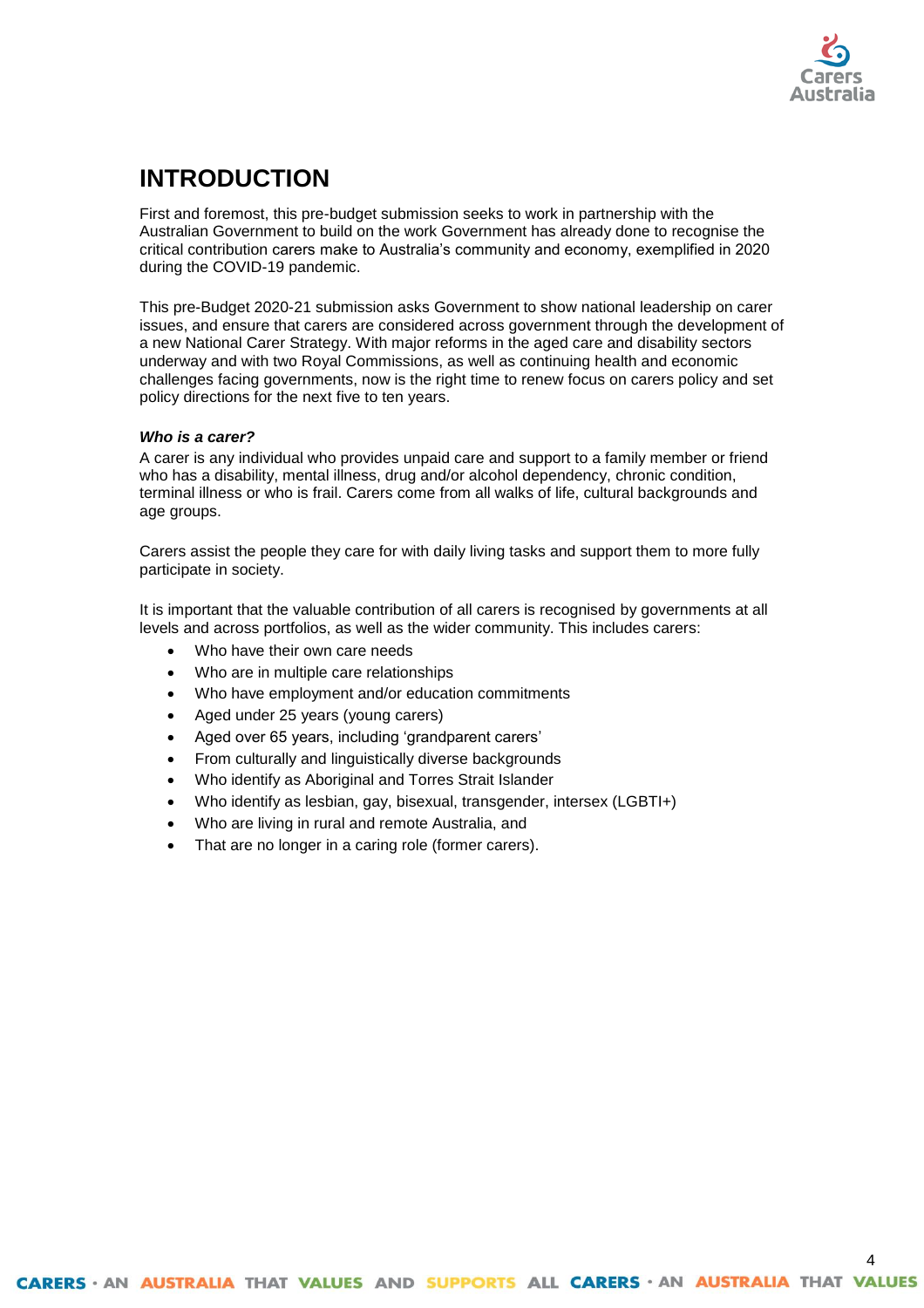# **NATIONAL LEADERSHIP**

## **A WHOLE OF GOVERNMENT NATIONAL CARER STRATEGY**

### **THE ISSUE**

**.**

More than 1 in 10 Australians are carers1. Carers are an essential part of our community, providing unpaid care for family and friends, and deserve a whole of government National Carer Strategy to deliver a clear vision and strategy for all people in care relationships, now and into the future.

While the *Carer Recognition Act 2010* (the Act) formally acknowledges the valuable social and economic contribution of carers in Australia, the *National Carers Strategy 2011*, *Action Plan 2011-2014* and companion *Implementation Plan* lapsed in 2014, and are now out-of-step with state and territories' policy development, and with current reform agendas across health, aged care and disability.

The role of the carer and need for increased support has been highlighted numerous times during the Royal Commission into Aged Care Quality and Safety (Aged Care Royal Commission) and the Royal Commission into Violence, Abuse, Neglect and Exploitation of People with Disability (Disability Royal Commission).

Current data gaps and a lack of research into carers and their role in health, mental health, aged care, disability care and the broader social capital of our communities has a substantial impact on the development of evidence-based policy, initiatives, service planning and provision.

### **THE BENEFITS**

A new stand-alone National Carer Strategy is essential to acknowledge and prepare for the growth in demand for carers – estimated to increase by 23% by 2030 [\(Deloitte Access Economics,](https://www2.deloitte.com/au/en/pages/economics/articles/value-of-informal-care-2020.html) 2020).

A new National Carers Strategy would underpin the Primary Health Care 10-Year Plan (under development) and new National Disability Strategy, and be an essential reference point for policy development and reform following the Aged Care Royal Commission's final report. In addition, it needs to examine existing relevant policy that emphasise but do not address the essential role of the carer, including the National Palliative Care Strategy, Fifth National Mental Health and Suicide Prevention Plan, National Aboriginal and Torres Strait Islander Health Plan 2013–2023, National Framework for Action on Dementia 2015-2019, National Drug Strategy 2017-2026 and the National Alcohol Strategy 2019-2028. More broadly, a National Carer Strategy would inform other areas of policy at a federal level, for example medium and long term economic recovery following the COVID-19 pandemic.

### **THE RECOMMENDATION**

- **The Australian Government should commence development of a National Carer Strategy in 2021 to demonstrate leadership and a real commitment to the crucial role of carers, to be finalised by the end of 2022.** 

Specifically, the National Carers Strategy must:

- Include supported community consultation and extensive engagement with stakeholders during planning, development and implementation;
- Be for all people with an unpaid caring role;
- Outline how to address carers' rights and needs, together with and separately from the people they care for;
- Apply across portfolios and governments, including health, aged care, disability care, and social services;

 $\overline{a}$ <sup>1</sup> AIHW (2019) ['Australia's Welfare 2019 Snapshot –](https://www.aihw.gov.au/reports/australias-welfare/informal-carers) Informal carers' [accessed 20/1/21]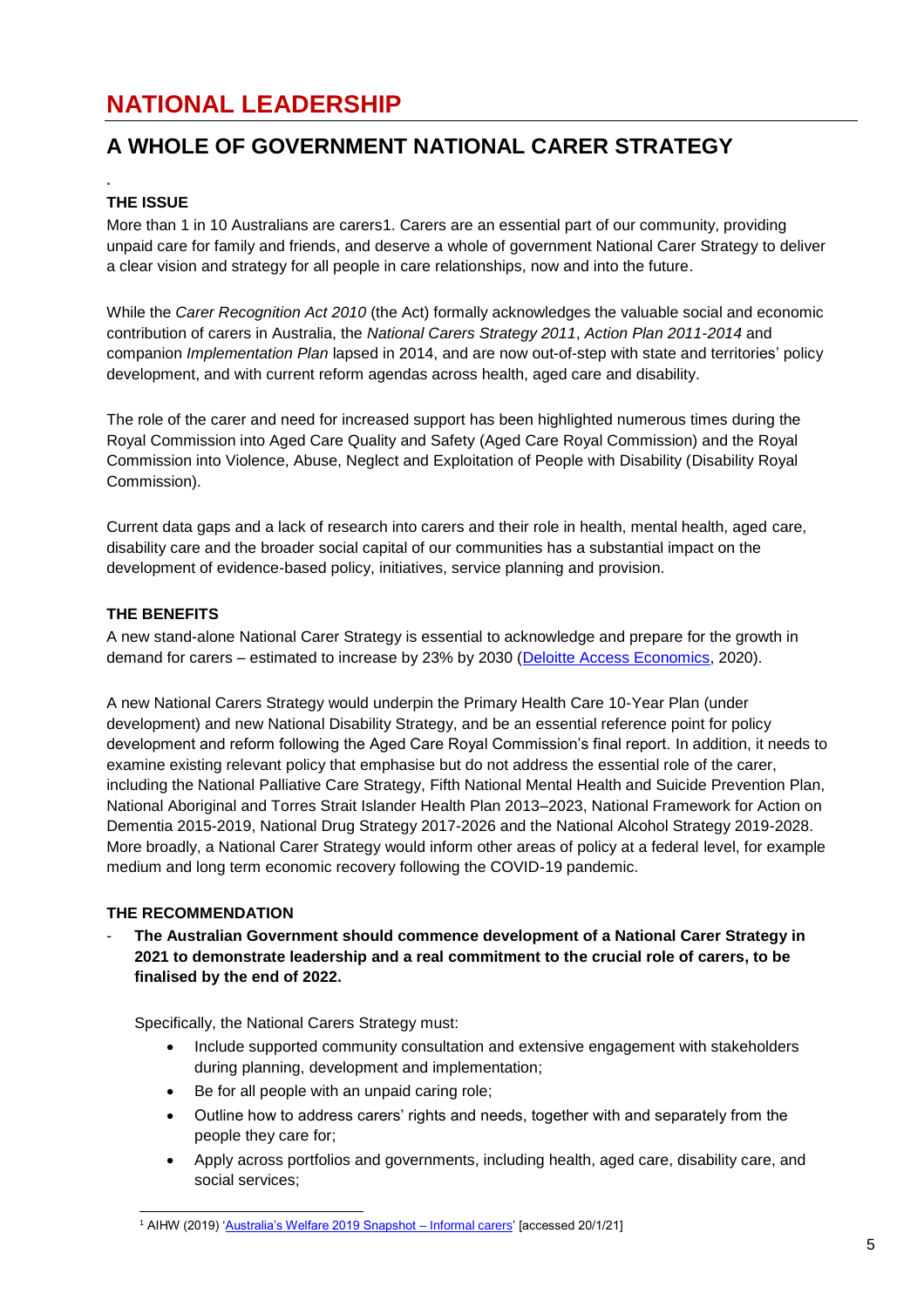

- Identify data gaps and priorities for improving data and research on carers to support evidence-based policy and service planning; and
- Embed appropriate accountability processes and measures in collaboration with carers, the private sector, and non-government organisations.

### **A MINISTERIAL ADVISORY COUNCIL FOR CARERS**

### **THE ISSUE**

Issues relating to carers in their own right have been subsumed by the overall disability reform agenda. Recognition of carers in providing support and care is crucial in the post-COVID world, and must focus on carer reform across ministerial portfolios including education, employment, health, aged care, disability care, and digital literacy.

Formation of a National Disability and Carers Advisory Council (the Council) was a Federal Government election commitment from 2014 in recognition of the complexity and diversity of the disability sector, and convened to enable the Government's regulatory reform agenda to be progressed through coordinated advice to the Minister and the Assistant Minister. The necessary focus of the Council at the time was on driving the implementation of the overarching National Disability Strategy 2010-2020, including the National Disability Insurance Scheme (NDIS) and proposed reforms to disability employment, as well as the Integrated Plan for Carer Support Services. However, there is now an independent National Disability Advisory Council to government.

While carers policy has a home within the Department of Social Services, it is often considered in conjunction with disability policy. While the roll out of the Carer Gateway demonstrates government commitment to carer wellbeing and support, there are elements of additional reform across government that impact carers in a way that is not considered systemically. Carer policy and reform is not driven from a single focus point in government. Carers are often viewed as a secondary policy complexity that is never fully addressed in its own right. With 2.8 million carers in Australia providing 2.2 billion hours of unpaid care in 2020, they are a significant economic contributor.

### **THE BENEFITS**

The lack of joined-up policy focus on carers, including employment support and access to education, must be addressed, particularly given the estimated \$77.9 billion it would cost to replace the informal care provided in 2020 alone<sup>2</sup> . This significant contribution is even more valuable to government in the context of the ongoing COVID-19 response, where it is essential to ensure current services appropriately assist carers to meet the needs of the people that they care for, and themselves.

Providing coordinated advice to government through a dedicated Ministerial Advisory Council will improve consistency of policy and reform across government, and assist in achieving its social and economic policy objectives, particularly long-term sustainability of the aged care and disability systems. An established, standing mechanism would also provide improved capacity to respond quickly and effectively to national crises such as the COVID-19 pandemic.

### **THE RECOMMENDATION**

 $\overline{a}$ 

- **Establish a cross portfolio Ministerial Advisory Council on Carers in 2021 to provide advice on issues of strategic importance in relation to the needs of carers across sectors including education, employment, health, aged care, disability care, and social services.**

<sup>&</sup>lt;sup>2</sup> AIHW (2019) ['Australia's Welfare 2019 Snapshot –](https://www.aihw.gov.au/reports/australias-welfare/informal-carers) Informal carers' [accessed 20/1/21]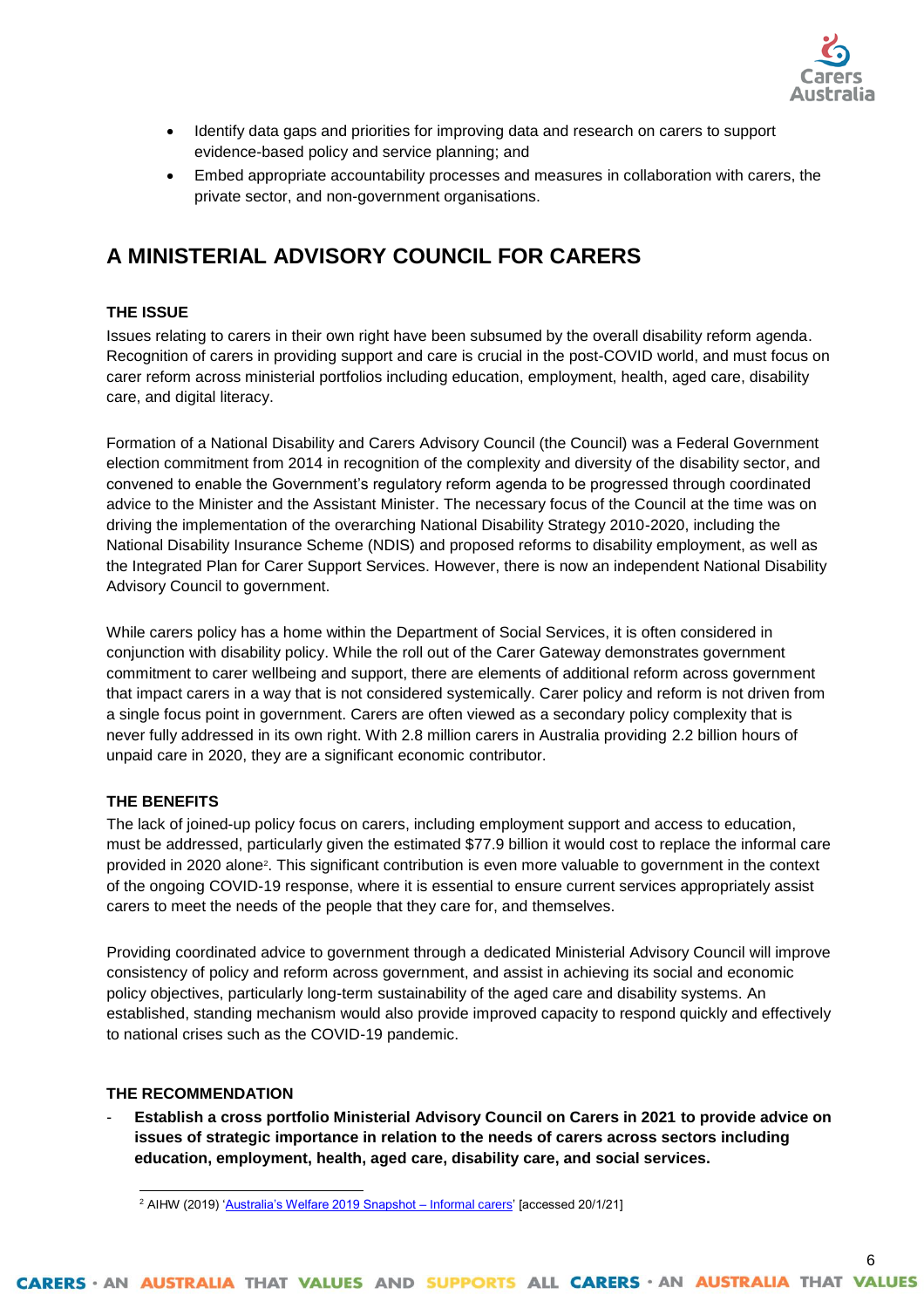

At a minimum this Council would focus on:

- Development of a National Carers Strategy;
- Champion carer relevant reform across portfolios;
- Ensure that approaches to policy are responsive to the needs of carers;
- Support the sustainability of unpaid care to benefit the health and wellbeing of Australians in need of support and assistance, and the broader Australian economy;
- Drive implementation of recommendations relating to carers arising from the Aged Care and Disability Royal Commissions;
- Examine interface issues between Commonwealth and jurisdictional systems and funding; and
- Identify potential targets for regulatory reform.

### **EMBED CARER RECOGNITION AND IMPROVE AWARENESS OF THE** *CARER RECOGNITION ACT 2010*

### **THE ISSUE**

With over 150,000 employees<sup>3</sup>, the Australian Public Service (APS) has the opportunity to set an example of carer-friendly workplace policies and practices, noting that carers in Australia experience considerably poorer employment outcomes, with a 52.2% employment to population ratio compared with 75.9% for people without caring responsibilities. Removing barriers and supporting carers to participate in paid work is pivotal to enabling their social, community and economic participation, and greater outcomes for community and government.

### **THE BENEFITS**

 $\overline{a}$ 

The *[Carer Recognition Act 2010](https://www.legislation.gov.au/Details/C2010A00123)* (Cth) aims to increase recognition and awareness of the role carers play in providing daily care and support to people with disability, medical conditions, mental illness or who are frail aged. The [Carer Recognition Act 2010 Guidelines \(2016\)](https://www.dss.gov.au/our-responsibilities/disability-and-carers/publications-articles/carer-recognition-act-2010-guidelines) were developed to assist APS Agencies and Commonwealth Government funded providers to meet their responsibilities under the Act.

### **THE RECOMMENDATION**

- **Australian Public Service Commission to review APS Employment Principles<sup>4</sup> and workplace policies and practices against obligations under the** *Carer Recognition Act 2010* **and report on compliance, in order to provide best practice examples for non-public service care agencies and non-government employers.**

<sup>&</sup>lt;sup>3</sup> 150,474 employees at 30 June 2020. Source: APS[C APS Employment Data Release](https://www.apsc.gov.au/sites/default/files/aps_employment_release_30_june_2020_r2a.pdf)

<sup>4</sup> Set out in section 10A of the *[Public Service Act 1999](https://www.legislation.gov.au/Details/C2019C00057)*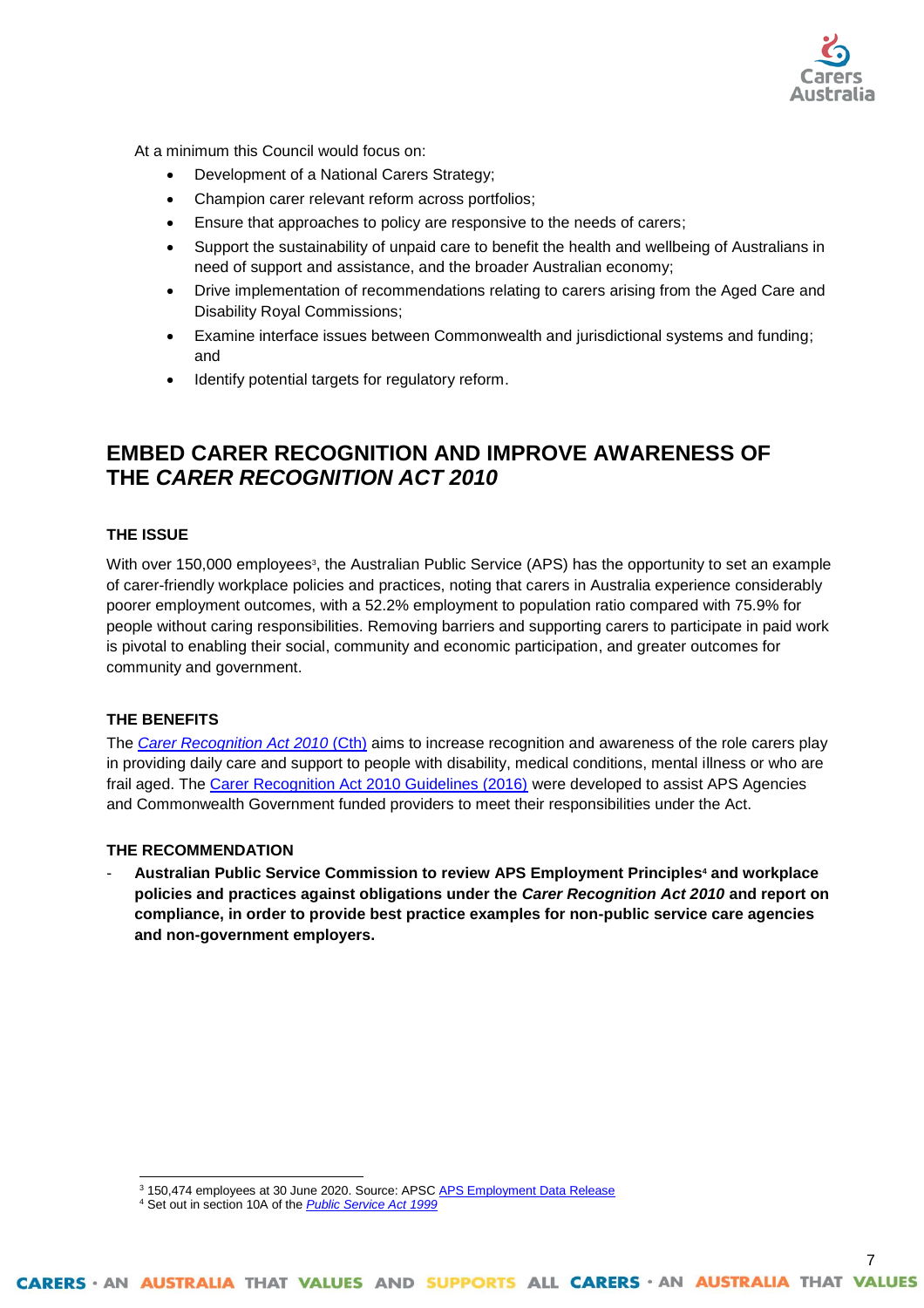# **HEALTH & WELLBEING**

### **RECOGNISE CARERS AS A PRIORITY GROUP FOR COVID-19 VACCINE ROLLOUT**

In 2020 the 'invisible army' of Australia's carers played a crucial role during the COVID-19 pandemic. The [COVID-19 Vaccine National Rollout Strategy](https://www.health.gov.au/sites/default/files/documents/2021/01/australia-s-epidemiology-and-covid-19-vaccine-roadmap-australia-s-covid-19-vaccine-national-rollout-strategy.pdf) identifies the priority populations for vaccination and the phases that will be provided in Australia. Acknowledging that many of the people cared for are in a highrisk health or age categories for COVID-19, and thus in high priority populations for the COVID-19 vaccine, carers are also in high-risk categories themselves.

### **THE RECOMMENDATIONS**

- **Vaccinate primary carers of people receiving the COVID-19 vaccination in phases 1a, 1b and 2, recognising an opportunity to administer the vaccination may occur if carers accompany and support the person they are caring for to receive the vaccine.**
- As many carers will be the primary contact or source of information for those they care for, **undertake a targeted communication/information campaign aimed at carers to ensure they are informed about the COVID-19 vaccine rollout.**

## **FUNDING FOR AGED CARE RESPITE**

### **THE ISSUE**

Evidence presented to the Aged Care Royal Commission has revealed significant barriers to accessing overnight, weekend and longer-term respite care both within residential aged care facilities and in dedicated respite facilities in the community. Respite services are critical to many carers' own health and wellbeing and can, in many cases, mean the difference between a carer being able to provide care and support to an older person at home or having no alternative but to seek permanent residential aged care accommodation for them.

Among the disincentives for providing short-term respite accommodation in residential aged care are the lower levels of subsidies compared to subsidies for permanent places, especially given the high level of administrative requirements and other adjustments associated with taking in a new person. In the Aged Care Funding Authority's (ACFA) Report on Respite for Aged Care Recipients (2018)<sup>s</sup> it was recommended that funding arrangements should be neutral and not act as a disincentive for respite care. Counsel Assisting's submissions to the Aged Care Royal Commission echoed this view.<sup>6</sup>

Government could consider other ways to encourage the provision of dedicated respite beds in residential aged care, such as setting target minimum number of dedicated respite beds, although Carers Australia recognises that neutral funding arrangements are likely to be the most effective incentive.

### **THE BENEFITS**

Access to planned and emergency respite assists in sustainability of the caring role. Respite also supports the objectives of the Carer Recognition Act, specifically:

l <sup>5</sup> Aged Care Financing Authority (ACFA), Report on Respite for Aged Care Recipients (2018), <https://www.health.gov.au/resources/publications/acfa-report-on-respite-for-aged-care-recipients>

<sup>&</sup>lt;sup>6</sup> ACRC, Counsel's Assisting's Final Submissions, p.23 <https://agedcare.royalcommission.gov.au/media/29103>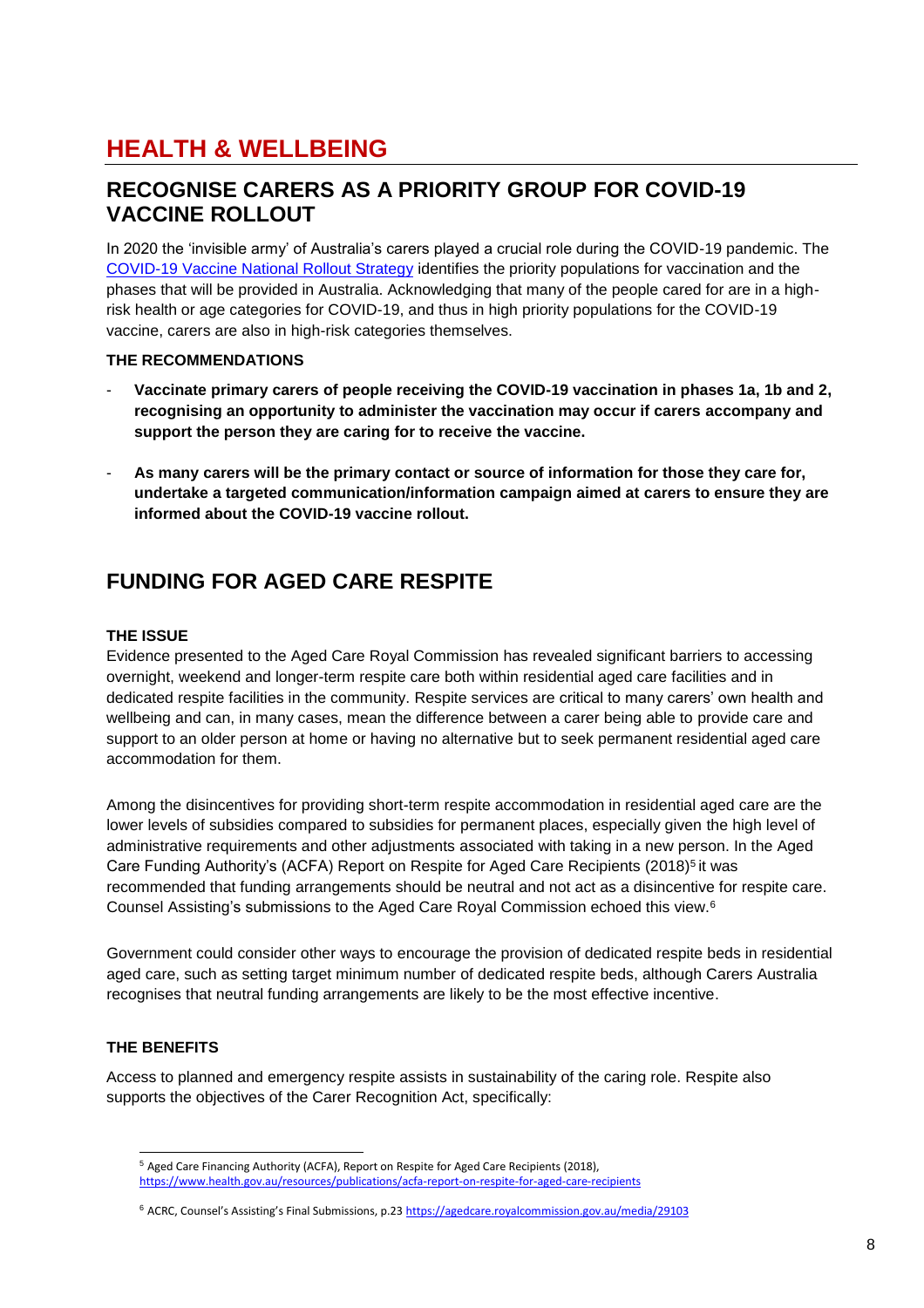

- Carers should be supported to enjoy optimum health and social wellbeing and to participate in family, social and community life; and
- Carers should be acknowledged as individuals with their own needs within and beyond the caring role.

### **THE RECOMMENDATIONS**

- **Incentivise provision of short-term respite by adjusting the short-term respite accommodation subsidies in residential aged care to be in line with subsidies for permanent places.**
- **Provide capital funding for the expansion or establishment of dedicated respite facilities (cottage respite) in the community across Australia**

## **INCLUSION**

# **IMPROVE DIGITAL LITERACY AND INFRASTRUCTURE FOR CARERS**

### **THE ISSUE**

Technology has a vital role to play in supporting carers in their caring responsibilities and carers must be enabled and empowered to work, care and access information and services digitally.

While many carers do use digital technology (mostly SMS/text messaging, social networking or email) a significant number are digitally disadvantaged. <sup>7</sup> An Australia-wide survey conducted by state and territory members of Carers Australia found that only about 70% of carers were confident about accessing information on-line.<sup>8</sup>

It is a well-established fact that carers tend to neglect their own health needs, despite the fact that over a third of primary carers have a disability.<sup>9</sup> One important reason is that they are very time poor and have difficulties combining care with frequent medical appointments for themselves and those they care for. Not only has COVID-19 intensified and amplified the importance of access to digital technology, it has also resulted in increased access to telehealth, which is likely to become a permanent feature of the delivery of medical services.

### **THE BENEFITS**

l

Results of a Royal Australian College of Physicians (RACP) Members' Survey of new MBS Telehealth attendance items introduced for COVID-19<sup>10</sup> indicated that almost 75% of respondents thought that the availability of these telehealth attendance items has contributed to improved accessibility of healthcare and almost 70% stated that patients were generally more likely to keep their telehealth appointments than face to face appointments.

Among the benefits specifically noted in the report were the potential for great saving of time/money for patients, carers and caring relatives with regards to time off work, travel costs/time, and parking. They also note that video-conferencing is the preferred means of consulting with patients, but does present

http://www.carersnsw.org.au/Assets/Files/2020NationalCarerSurveyReport\_Updated\_ONLINE[1].pdf

<sup>7</sup> Australian Bureau of Statistics (ABS), *Use of information technology by people with disability, older people and primary carers*, 2020 {accessed online}

<sup>&</sup>lt;sup>8</sup> Carers NSW in association with the Carers Australia network, 2020 National Carers Survey

Disability, Ageing and [Carers, Australia: Summary of Findings, 2018 | Australian Bureau of Statistics \(abs.gov.au\)](https://www.abs.gov.au/statistics/health/disability/disability-ageing-and-carers-australia-summary-findings/latest-release) <sup>10</sup> Royal Australian College of Physicians (RACP), *Members' Survey of new MBS Telehealth attendance items introduced for COVID-19*, 2020 {accessed online}